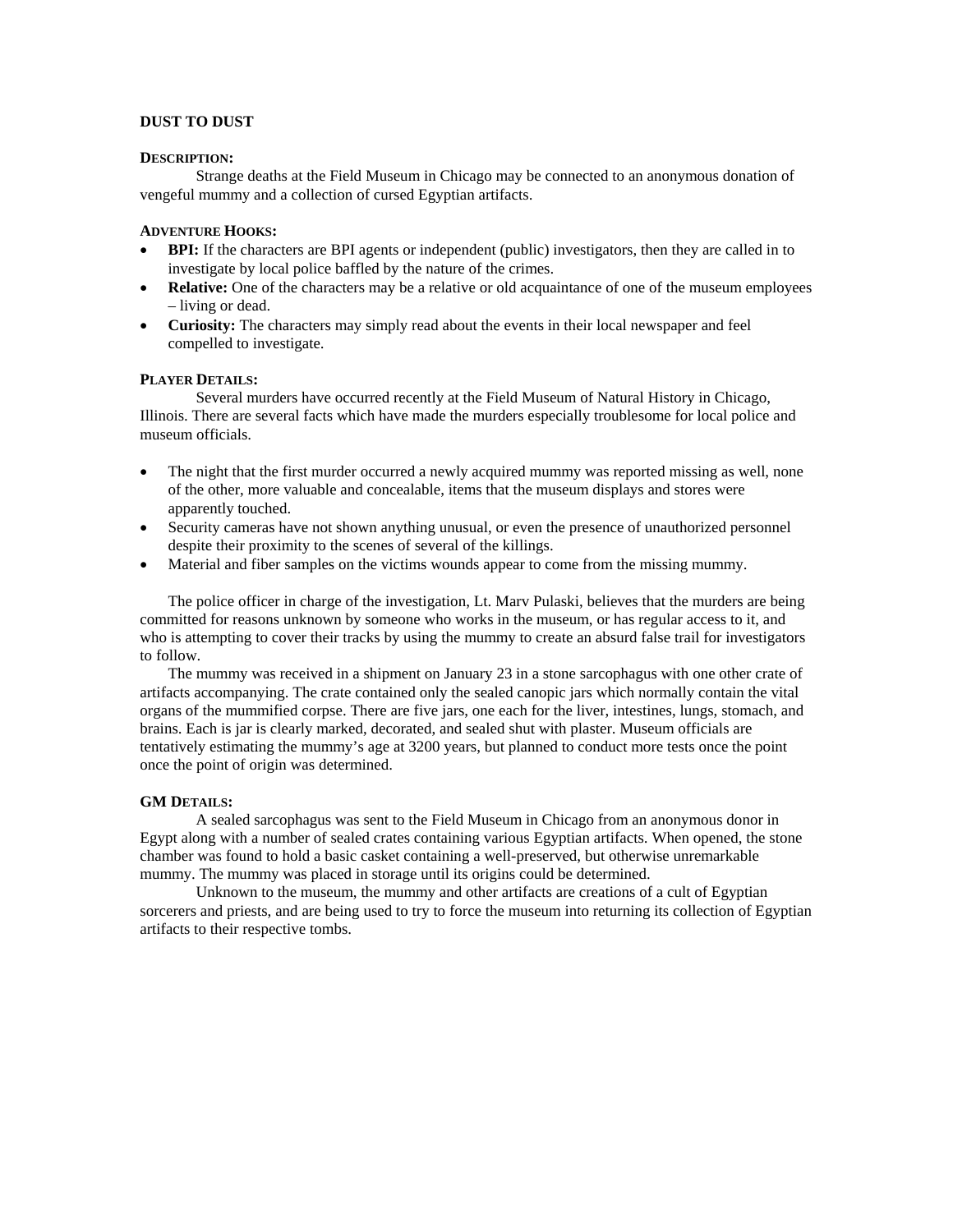# **AMMIT**

#### **Type:** Vengeful Cult

**Beliefs:** The members believe in the existence of the entire pantheon of ancient Egyptian deities, but worship Anubis in particular. They do this by acting as his agents on Earth, protecting the dead and destroying the unworthy. Most members are versed in the use of magic. **Leadership:** Ibn Al Hazred, an Egyptian rug merchant is the high priest of the cult **History:** The cult was formed around 1910 by native Egyptians wishing to combat the desecration of sacred and historical sites in their country by outsiders. At the time, most were worshippers of the old gods and as the cult grew its religious associations became more important. The cult is responsible for at least some of the deaths associated with the Howard Carter expedition which uncovered the pharaoh Tutankhamen.

**Size:** Medium (roughly 100 world-wide)

 Anubis, the jackal-headed Lord of the Dead to the ancient Egyptians serves as a guide of souls in the afterworld and the protector of tombs and cemeteries. He is the patron of the embalming and mummification processes, and is responsible for weighing the heart and soul of new arrivals to the underworld on special scales that indicate whether they are worthy of Immortality. If so they are led before Osiris, Judge of the Dead. If not, they are summarily fed to the monster Ammit, a monster with the body of a lion, the head of a hippopotamus, and the jaws of a crocodile.

 It is in Anubis' name that the cult called Ammit was formed, partly to worship the Lord of the Dead, and partly to act in his behalf – protecting the tombs and cemeteries of Egypt. Towards this end the group uses a combination of magic and terrorist tactics to have Egyptian artifacts returned to the tombs they were removed from, and to prevent exploitation of newly discovered tombs. The cult has recently perfected a process of creating animate mummies which they intend to use in their attacks.

 Cult members encountered may be outfitted with the Uzi and black BDU's of a conventional terrorist, but the majority are adept at sorcery and dress themselves in the finery of Egyptian priests and arm themselves with ceremonial Egyptian swords (Kopesh: Moderate, PHY+1D+2 damage) during convocations.

 Once the mummy arrived at the museum and the sarcophagus was opened the mummy was programmed to awaken, and stealthily begin the extermination of anyone it found wearing a museum ID badge. The mummy has escaped detection by travelling through air ducts and service corridors, and occasionally by using its invisibility to cameras to hide in plain sight.

#### **TIMELINE:**

**January 23** – The sealed sarcophagus and accompanying crate of smaller artifacts arrive at the Field Museum of Natural History in Chicago.

**January 24** – Under the eye of the museum director the crates and sarcophagus are opened and examined. The artifacts are catalogued, but officials are unable to determine the point of origin of the shipment and are unable to definitely place or date the items themselves. The items are placed in storage as the shipping company checks launches an investigation into where the items originated.

**The morning of January 25** – The body of Mike Weems, a night watchman, is found in the museum's main floor restroom strangled to death. Upon searching the museum for clues it is also determined that the new mummy is missing.

**The night of January 26** – The body of Yolanda Washington, changing a lower level display on sea mammals on the ground floor, and Orly Vaknin, a janitor cleaning the upper floor Pacific Spirits display, were found dead. Ms. Washington had her skull crushed by a garbage can, and the janitor was strangled by hand.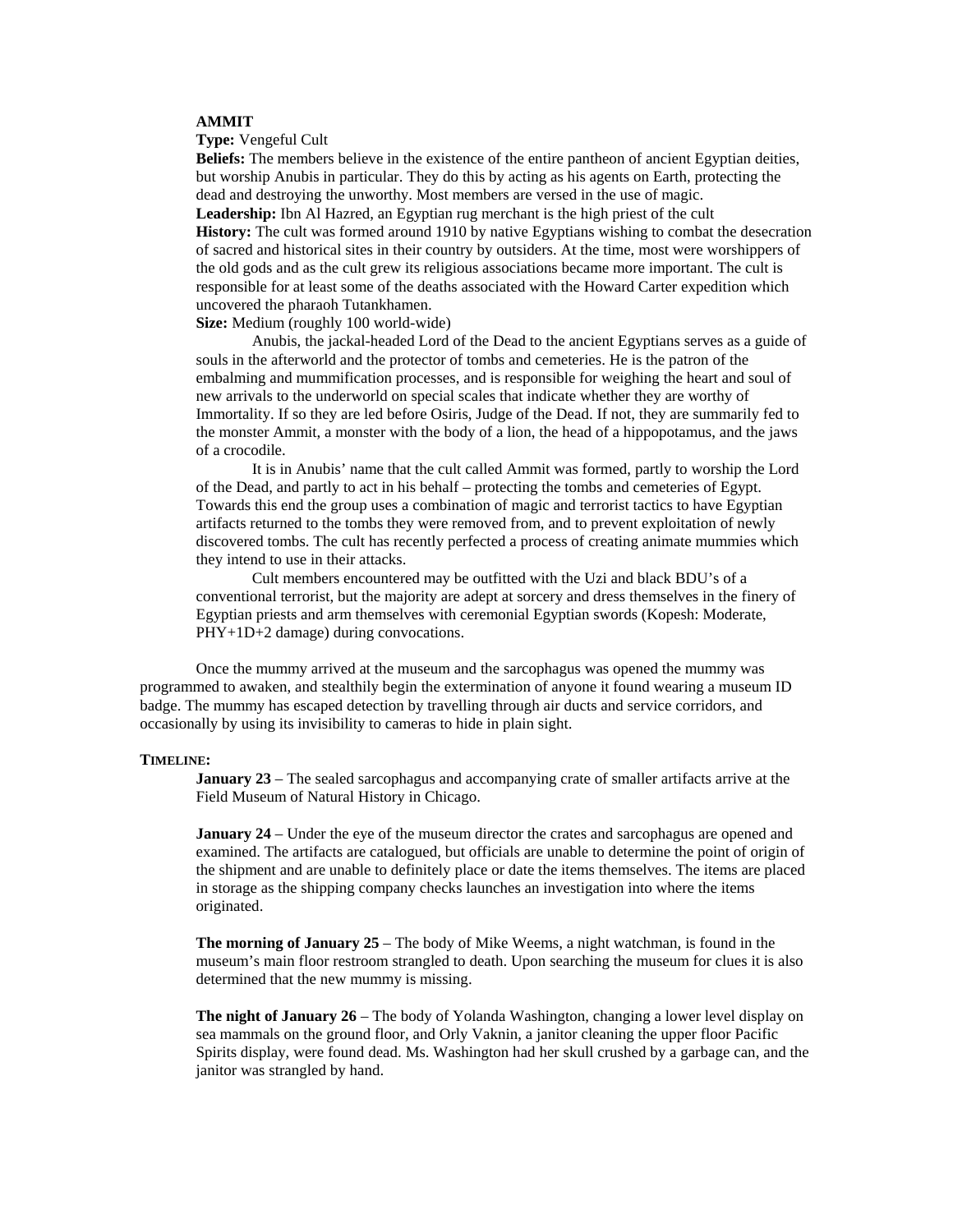**January 27** – Police close down the museum, believing that the murderer may still be inside, and begin a 48 hour intense sweep of the building. Some bits of wrapping from the mummy are found in a broom closet on the ground level, but no other evidence is found. (Characters should be brought in during or before this time frame. As a result of character actions the following events are subject to change.) The building is reopened, to museum personnel only, the morning of the  $29<sup>th</sup>$  with police officers standing guard at each door checking museum I.D.s.

**January 29** – Just after noon the body of Jason Fitzpatrick, a building maintenance engineer changing light-bulbs in the Eskimo exhibit on the ground floor, is found beaten to death with a hammer from his own tool belt. The building is again evacuated by police, though Janet Mueller, one of the museum's restoration experts, appears to be missing. Heavy rains begin in the afternoon. The terrorist group Ammit claims responsibility for the deaths in a letter delivered to museum's curator. They claim that the killings will continue until all of the Egyptian artifacts in the museum's possession are returned to the tombs which they were looted from.

**The night of January 29** – Damage from the rainstorm causes the museum and surrounding area to be without power from 9 PM until 5 AM. Janet Mueller's body is found under a sarcophagus in the Inside Ancient Egypt exhibit. A police officer, Todd Price, patrolling the ground floor reports seeing an intruder and is found strangled to death minutes later.

**January 30** – The museum is closed indefinitely as police forensic experts continue to search for evidence. Dog's are brought in to sniff out the missing mummy, but refuse to work.

**February 1** – Two teens, Ron Walters and Jose Gonzalez, who snuck into the museum the night before via a back entrance on a dare are found beaten to death in the cafeteria.

**February 2** – Two officers report an intruder on the upper level, one is killed by a thrown spear from the Asian exhibits, the other gets off 5 shots before being struck unconscious. The officer later reports that the attacker "was wrapped in cloth like a mummy."

**February 3** – Lt. Pulaski is walking a police dog through the building when he is attacked. The dog is killed when struck with a garbage can. Lt. Pulaski gets off 6 shots before being bludgeoned to death by hand. His attacker is seen flees outside and manages to get into the city.

**The night of February 3** – A wave of serial killings begins with homeless people and street walkers on the city's south side…

## **LOCATIONS:**

For maps and descriptions of the Field Museum see http://www.fmnh.org.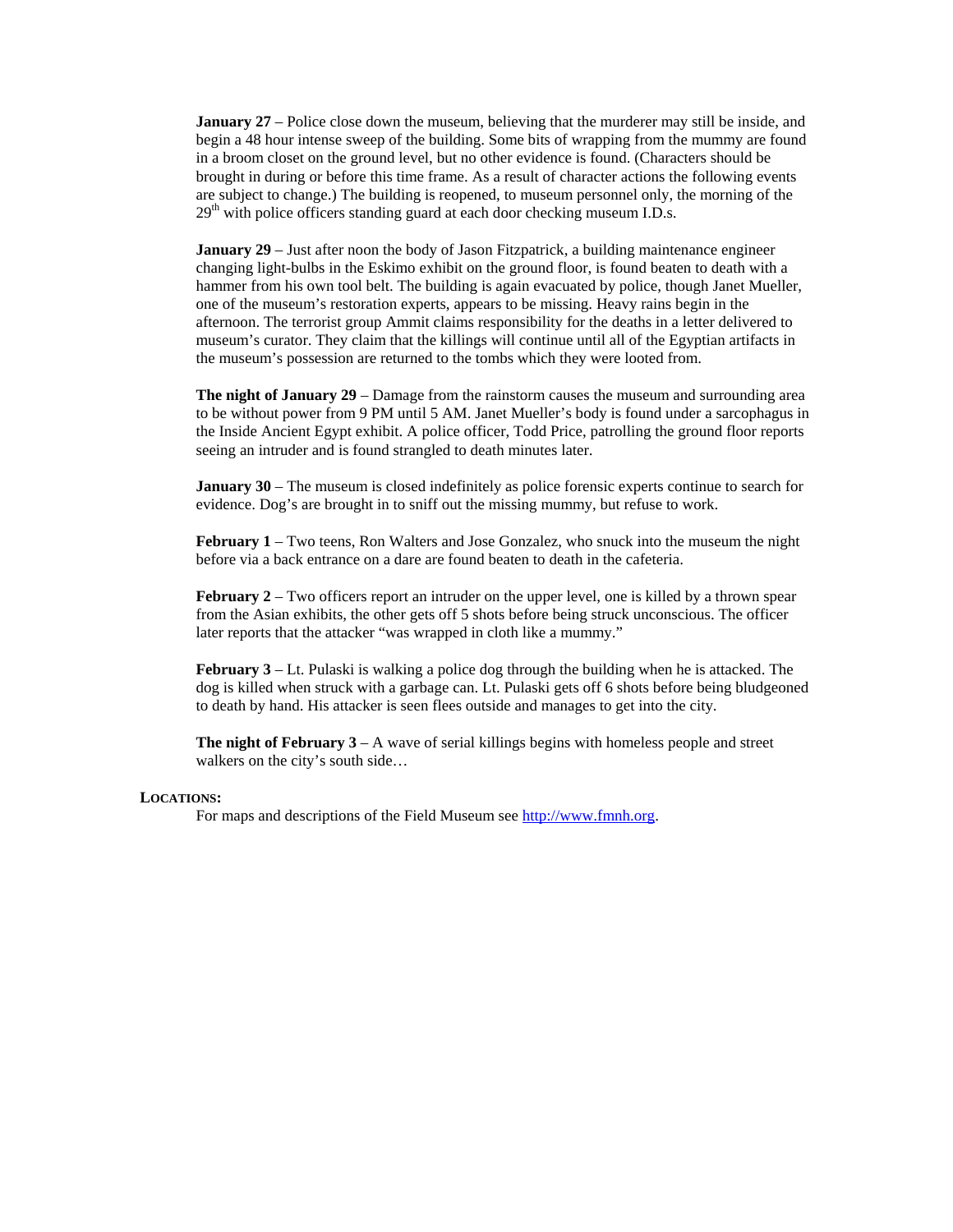### **NPCS:**

**FANATIC CULTIST Name:** Mohammed Abdalla **Physique:** 3D **Reflex:** 3D Dodge 3D+2, Firearms 4D+1, Melee Weapons: Sword 4D, Melee Weapons Parry: Sword 4D **Canny:** 4D Guerrilla Warfare 4D+1, Hide/Sneak 5D, Lock-picking 4D+2, Streetwise 4D+2, Surveillance 5D **Education:** 2D+1 Archeology 3D, Language: Egyptian 9D, Language: English 4D, History: Egyptian 3D+1 **Technical:** 2D+1 Motor Vehicle Operations 3D+1, Security Technology 3D **Will:** 3D+1 Intimidation 4D+1 **Special Abilities/Disadvantages:** None **Story Hooks:** *Fanatic* – Mohammed is a member of the Ammit cult, a devout follower of Anubis, and determined to see the return of Egyptian artifacts to their tombs. **Life Points:** 33 **Survival Points:** 7 **Move:** 10 **Equipment:** White panel truck, Walther PPK, Kopesh (Moderate, PHY+1D+2 damage), Enchanted Robes (pockets are 8x Deep, makes wearer invisible to cameras)

Mohammed Abdalla was sent to Chicago to insure that the mummy and its jars arrived safely, and that the sarcophagus was opened. He is a native Egyptian, and was introduced to the Ammit cult by his father and brothers. He has no criminal record, despite years of participating in Ammit operations.

He will remain near the museum as an observer, and will probably only become involved if he sees an opportunity to liberate the Egyptian artifacts or if the mummy leaves the museum – at which point he will recover it.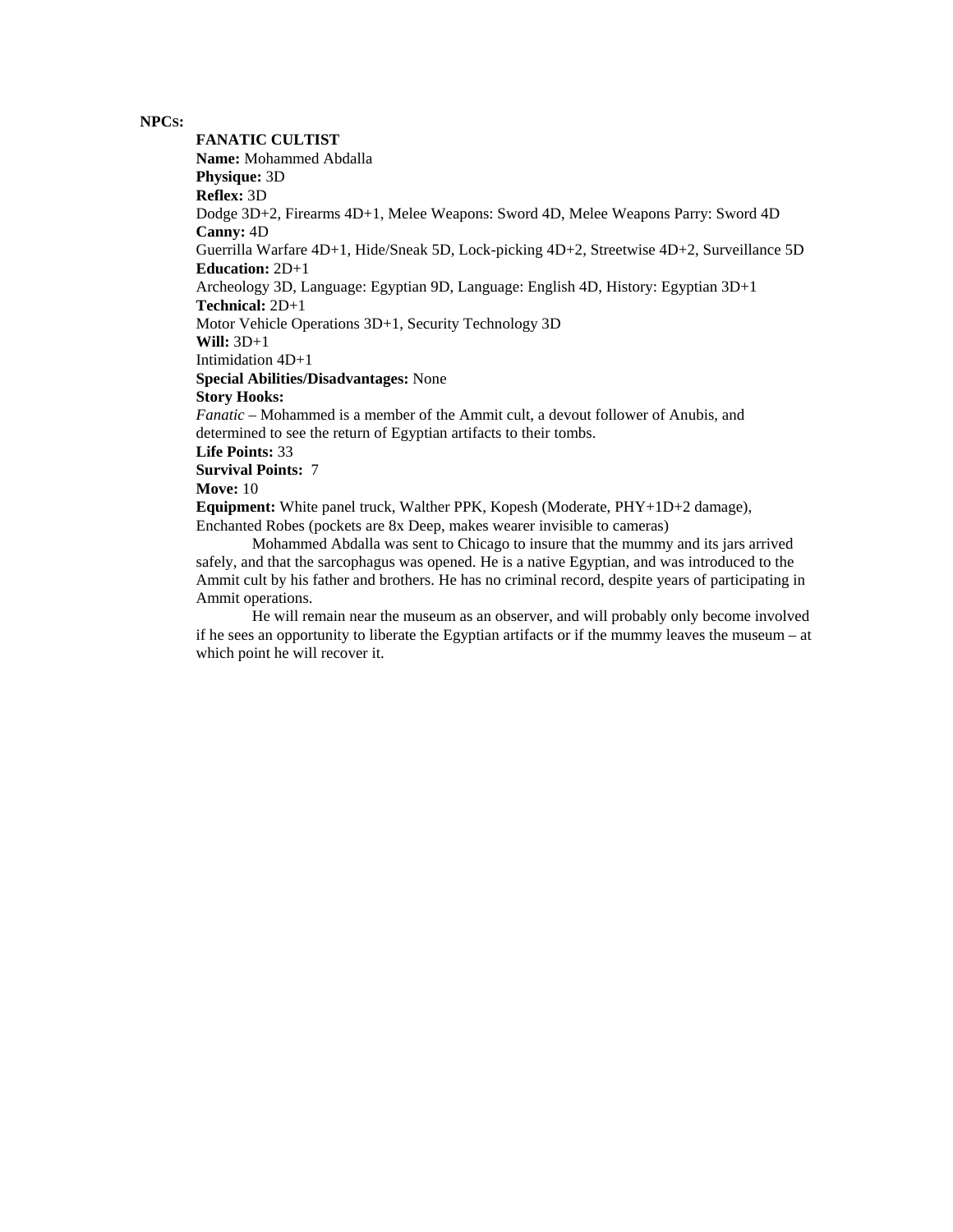# **POLICE DETECTIVE**

**Name:** Lieutenant Marvin Pulaski **Physique:** 2D Climbing/Jumping 3D **Reflex:** 2D Dodge 2D+2, Firearms 4D, Running 3D, Unarmed Combat 2D+2, Unarmed Combat Parry 2D+2 **Canny:** 2D Find 3D, Gambling 2D+2, Hide/Sneak 3D, Lock-picking 3D, Streetwise 3D, Surveillance 3D **Education:** 2D Crime 3D+2, Law 2D+1, Law Enforcement 4D, Locale 2D+2 **Technical:** 2D Computers 2D, Criminal Investigation 4D, Electronic Surveillance 3D+1, First Aid 3D, Motor Vehicle Operations 3D+1, Security Technology 3D **Will:** 2D Interrogation 3D+1, Intimidation 2D+2, Sanity 3D **Special Abilities/Disadvantages:** None **Story Hooks:** *Peace Officer* – Marv Pulaski serves the public trust in the position of Homicide Detective. **Life Points:** 29 **Survival Points:** 3 **Move:** 10 **Equipment:** Police Badge, Unmarked Police Sedan, Smith & Wesson .38 Special, Light Kevlar™ Vest

Marv Pulaski is an 18 year veteran of police service. He has seen the best and the worst that the world has to offer and stood his ground, partly out a sense of duty and partly out of sheer momentum. Seeing corpses in every state and form on an almost daily basis has made him eventempered and given him a foul sense of humor.

Marv is difficult to surprise. More than anything he wants a case to be closed in a competent and complete manner, how it gets there is not always important as long as justice is served.